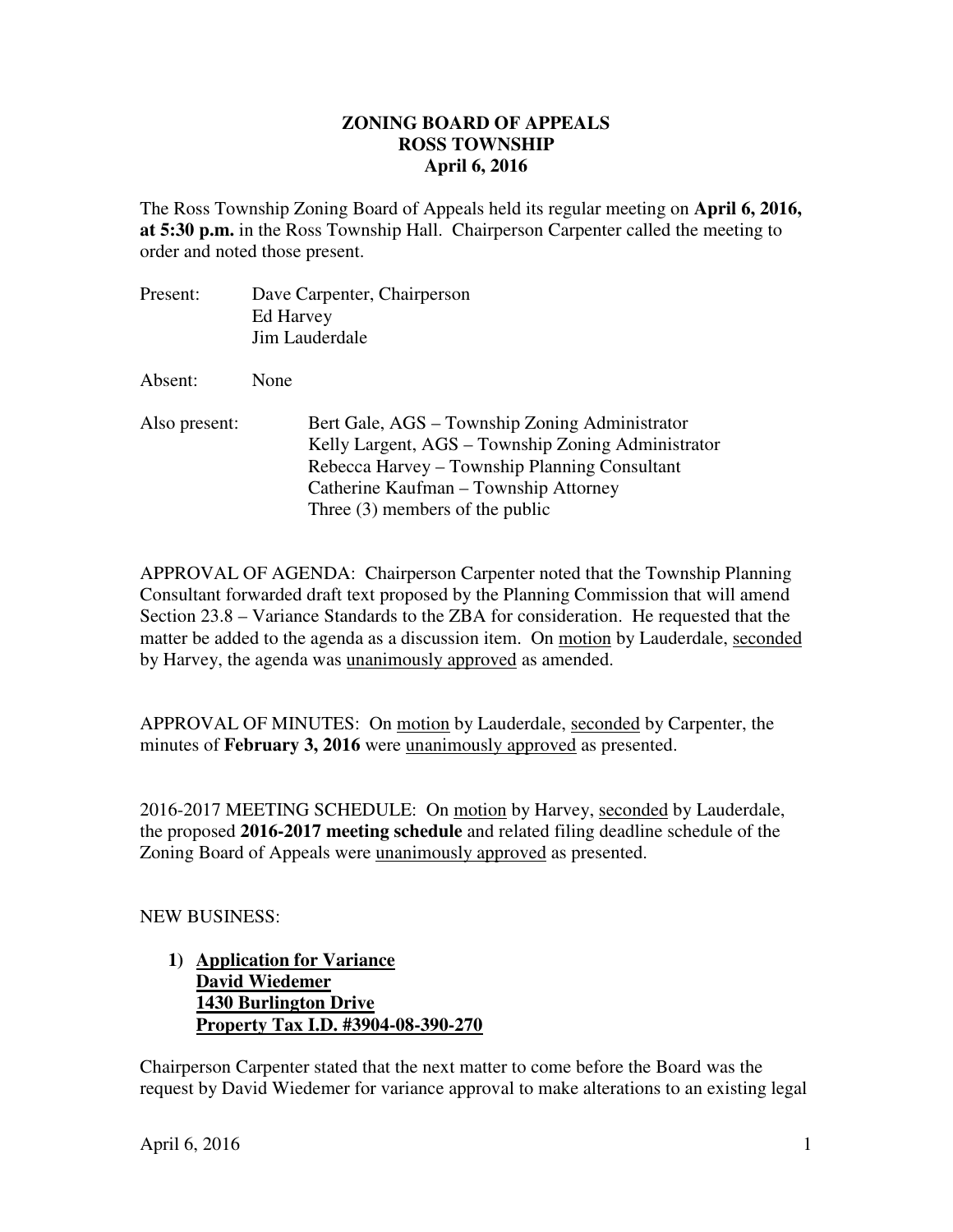nonconforming building and reconstruct an existing nonconforming garage which lie within the required setbacks and currently exceed lot coverage requirements. The subject site is located at 1430 Burlington Drive and is within the R-1 Low Density Residential District.

 Chairperson Carpenter explained that the proposal to 'alter' the existing legal nonconforming building and reconstruct the existing legal nonconforming garage requires variance approval from Section 22.3 – Expansion of a Nonconforming Use or Building/Structure which prohibits the *'alteration of a nonconforming building/structure that, by itself, is not in conformity with the provisions of this ordinance.'* He further noted that the existing legal nonconforming buildings are currently located within the required front, rear and side yard setbacks and exceed the lot coverage requirement . . so that variance approval from Article 15 – Schedule of Lot, Yard and Area Requirements is also necessary to allow the proposed alterations. He referenced the 'Summary Review' of the request provided by AGS, Township Zoning Administrator.

 Bert Gale of AGS presented a Survey Report for the proposed application. He noted that the Survey shows that the existing house is located within the required front, side and rear yard setbacks. He added that the existing garage is located within the side and rear yard setbacks, and further encroaches into the right-of-way of the abutting roadway (Burlington Drive). Gale stated that the proposed alterations and reconstruction are not proposed to expand the existing buildings nor modify the existing nonconforming setbacks but will constitute an '*alteration of a nonconforming building that will not by itself be in conformity with the provisions of this ordinance.'* 

 Evan LaDuc, project architect and David Wiedemer, owner were present on behalf of the application. LaDuc confirmed that the reconstruction of the garage is proposed to be within the footprint of the existing garage and will not constitute an expansion. He added that the reconstruction is proposed in large part due to deterioration of the building caused by flooding problems on the site.

In response to Board questions, LaDuc noted the following:

- the existing garage is attached to the northeast corner of the house;
- a total demolition of the existing 20 ft x 26 ft garage is proposed;
- the garage floor elevation is proposed to be raised to provide adequate drainage;
- a reconstruction of the garage within the existing footprint is proposed . . including the reconstruction of the existing 520 sq ft upper level;
- - renovation of the existing house is proposed to include a restructuring of the existing roof to provide a shed dormer to expand the attic area and allow the addition of two sleeping areas and a full bath;
- the addition of the shed dormer will not increase the height of the building;
- - the upper level of the garage will be accessible from the house through an internal stairway proposed with the renovation.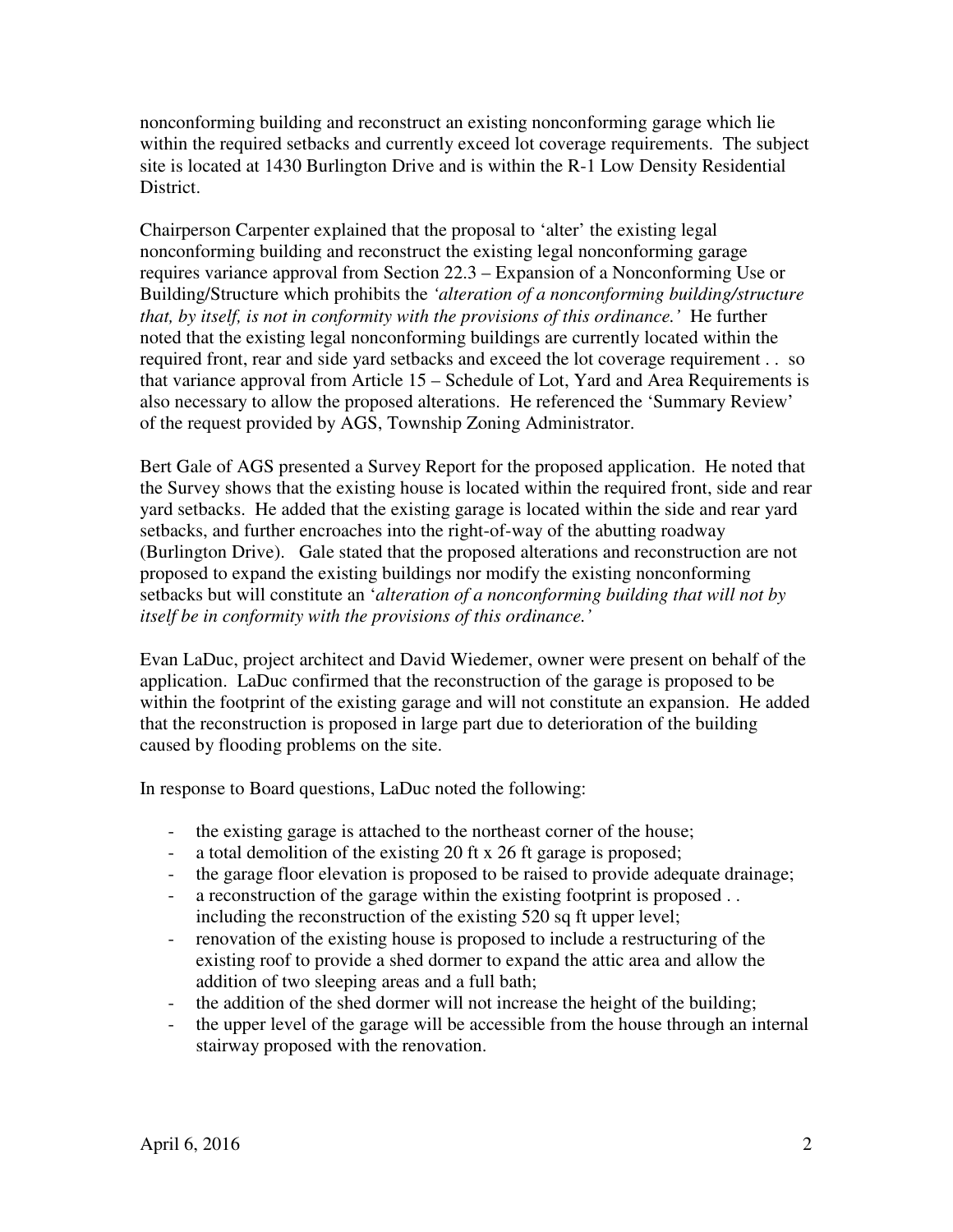Wiedemer stated that he is a 32-year resident and owner of the subject property and that the existing garage was constructed prior to Burlington Road being elevated. He provided photos of the flooding that has occurred on the site as a result of the change in road drainage patterns. Wiedemer added that many properties along Burlington Road are occupied by homes that encroach into the road right-of-way.

 Lauderdale noted that the elements of the proposed renovation/reconstruction project outlined in Items 1.-5. in the review letter provided by AGS all appear to 'speak to' existing situations. Attorney Kaufman agreed that the project is not proposing to 'change' any existing nonconforming situation . . but the nonconforming provisions set forth in the Ordinance only give credence to such a lack of change when ordinary repair and maintenance to a nonconforming building is proposed. Conversely, nonconforming provisions generally are intended to use a proposed alteration to a nonconforming building as the trigger to achieving compliance with an adopted standard. She referenced Sections 22.3 and 22.4, Zoning Ordinance.

 Attorney Kaufman also clarified that the Board should not take action that authorizes encroachment into a road right-of-way. She stated that approval to locate a building within the road right-of-way would require approval from the road agency and is not the authority of the ZBA.

 Carpenter questioned if it would be possible to relocate the proposed garage back out of the right-of-way. Wiedemer indicated that there is room to bring the garage back approximately 10 ft and out of the right-of-way but that it would continue to encroach into the required side setback.

 Chairperson Carpenter advised the applicant that the upper level of the garage cannot be used as an 'apartment'. Weidemer stated that the space is accessible from the interior of the house and will be used as extra space within the home.

 LaDuc inquired if raising the garage and making foundation changes to correct the flooding would still require variance approval. Gale confirmed that such a proposal would still constitute an alteration to a nonconforming building and trigger the application of Section 22.3.

 Weidemer submitted letters of support received from five area property owners (Elluru, Baas, O'Boyle, Moon, DeNooyer). Chairperson Carpenter accepted and noted the letters of support for the record.

 No further public comment was offered on the matter. The public comment portion of the public hearing was closed.

 Chairperson Carpenter stated that given Attorney Kaufman's direction regarding encroachment into the road right-of-way, only a proposal to reconstruct the garage out of the right-of-way should be considered in the application of the variance criteria. Board members agreed.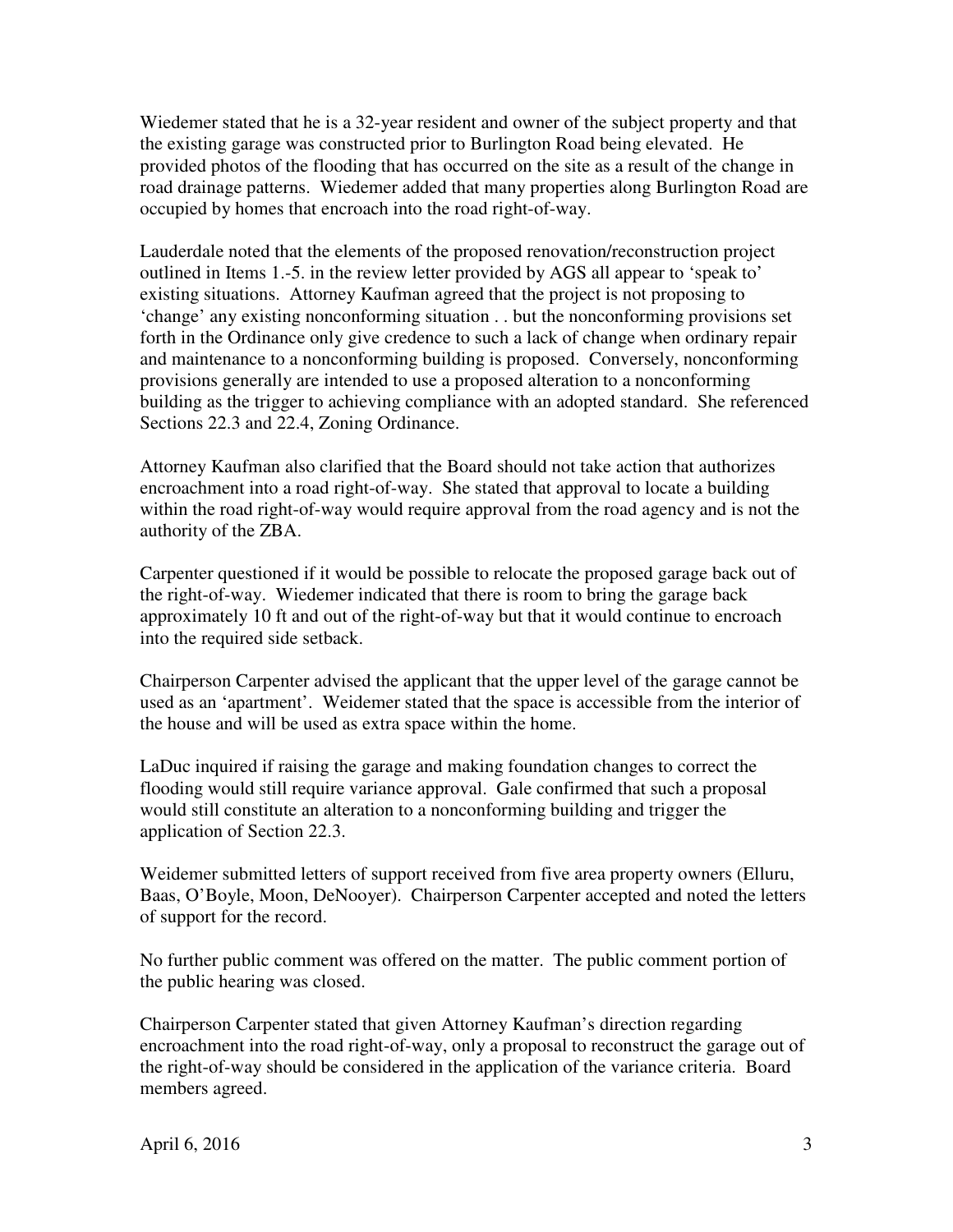Chairperson Carpenter then led the Board through a review of Section 22.3 and the variance criteria set forth in Section 23.8 A. as they would apply to the proposed renovation of the nonconforming home and a reconstruction of the nonconforming garage out of the road right-of-way. The following findings were noted:

## *Per Section 22.3 – Alteration of a Nonconforming Building*

- - The alterations do not result in an expansion or extension of the existing nonconforming buildings.
- - The alterations do not modify (aggravate) the nonconforming conditions nor change the existing building footprint s.
- The alterations to the house do not modify the structural integrity of the building and so do not constitute *'alterations that substantially extend the otherwise reasonably anticipated useful life'* of the building.
- - The reconstruction of the garage will modify the structural integrity of the building and so will '*substantially extend the otherwise reasonably anticipated useful life'* of the building. However, it is recognized that the reconstruction is needed to keep the building in sound condition . . and that the reconstruction will not aggravate the existing nonconforming condition.

 *Per Section 23.8A. – Alteration of a Nonconforming Building; Front, Side and Rear Setback Requirements; and Lot Coverage Requirement* 

- Practical difficulty in carrying out the strict letter of the Zoning Ordinance:  *(exceptional narrowness, shallowness or shape of the property; exceptional topographic conditions; other extraordinary situation of the property)* 
	- - The alterations will not change the existing footprints of the house or the garage and do not increase any existing lawful nonconformity.
	- - The size of the lot limits the ability to comply with all applicable setback requirements.
	- - The location and configuration of the existing house and the narrowness of the lot present limitations in locating a reconstructed garage on the site in compliance with side and rear yard setback requirements.
- • Self-created hardship: *(practical difficulty not created by the applicant or a predecessor owner in the applicant's family):* 
	- - The location of the nonconforming buildings is not a condition created by the applicant.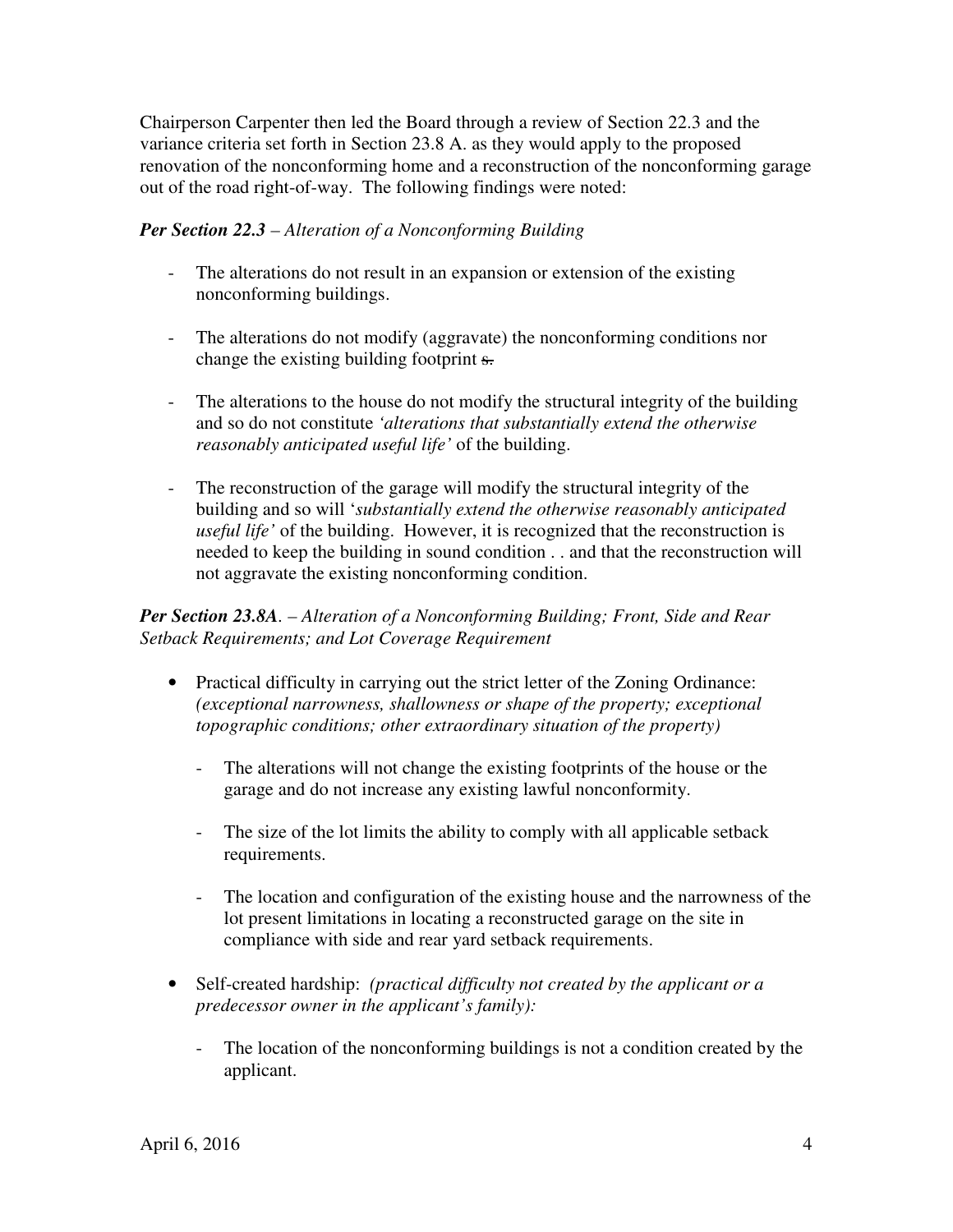- The need to reconstruct the garage is due largely to the deterioration caused by flooding that occurs as a result of changes in elevation made to the abutting public roadway.
- • No substantial detriment to adjoining property:
	- - The alterations do not increase any existing nonconformity nor increase the size of the nonconforming buildings.
	- The alterations will not modify the existing building footprints.
	- - The alterations result in aesthetic improvements to the property. Reference was made to the letters of support received from adjacent/surrounding property owners.
	- - Allowing a garage on the site is reasonable and consistent with development patterns in the area.
- • Not materially impair the intent and purpose of the Zoning Ordinance:
	- - The alterations do not increase any existing nonconformity nor increase the size of the nonconforming buildings.
	- The alterations are not contrary to the intent of the setback and lot coverage standards applicable to the site.
	- The alterations will result in a removal of the garage from the road right-of-way which will improve safety.
- • Not materially impair the public health, safety and welfare:
	- - The alterations do not constitute an increase in the area of the nonconforming building nor modify any existing nonconformity.
	- - The alterations will result in a removal of the garage from the right-of-way which will improve safety.
- • Exceptional circumstances applying to the specific property that do not apply generally to other properties in the R-1 District:
	- - Nonconforming structures are not a general circumstance within the R-1 District.
- • Condition/situation of the property not of a general or recurrent nature as to make reasonably practical a general regulation as part of the Zoning Ordinance: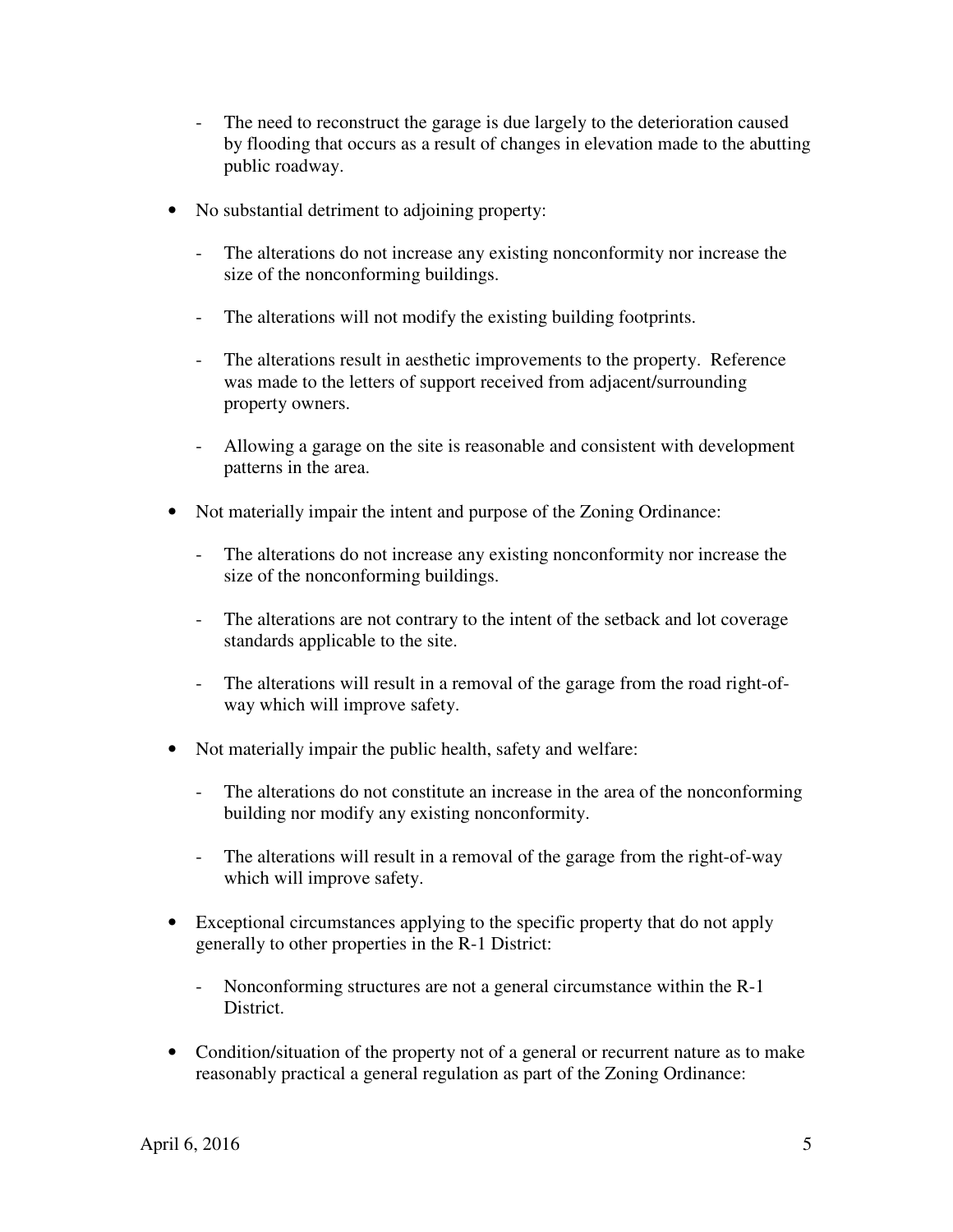- Nonconforming structures are not general to the Township as a whole.
- - Accessory structure text has recently been adopted to address general situations applicable to location of accessory structures.

 It was reiterated that the above findings were based on the application documents presented and the representations made by the applicant at the meeting.

Lauderdale then moved to grant variance approval from Section 22.3 so as to allow the proposed alterations of the nonconforming house and the proposed reconstruction of the nonconforming garage out of the abutting road right-of-way and from Article 15 so as to allow the proposed alterations of the nonconforming buildings within the required front, side, and rear yard setbacks and in excess of the maximum lot coverage requirement. Variance approval is granted based upon the findings of the Board pursuant to Section 22.3 and the variance criteria set forth in Section 23.8 A., Zoning Ordinance. Harvey seconded the motion. The motion carried unanimously.

 Chairperson Carptenter advised the applicant that the action authorized by the variance must begin within six months from the date the variance is granted and is required to be completed within 12 months. (Section 23.12 A.)

#### **2) Application for Variance Advantage Roofing 185 South Gull Lake Drive Property Tax ID: \$3905-20-118-390**

 Chairperson Carpenter stated that the next item of business to come before the Board was the request by Advantage Roofing for variance approval to make alterations to an existing nonconforming building that is located within the required front setback. The subject site is located at 185 South Gull Lake Road and is within the R-1 Low Density Residential District.

 Gale explained that the project began as a reroof and has expanded to a remodel and major roof repair due to structural issues discovered during construction. He stated that the subject house is located within the required front setback and exists as a lawful nonconforming building. Further, the area of structural repair involves that portion of the house located within the front setback.

 Chairperson Carpenter explained that the proposal to 'alter' the existing legal nonconforming building requires variance approval from Section 22.3 – Expansion of a Nonconforming Use or Building/Structure which prohibits the *'alteration of a nonconforming building/structure that, by itself, is not in conformity with the provisions of this ordinance.'* He further noted that the proposed alteration is located within the required front yard setback . . so that variance approval from Article 15 – Schedule of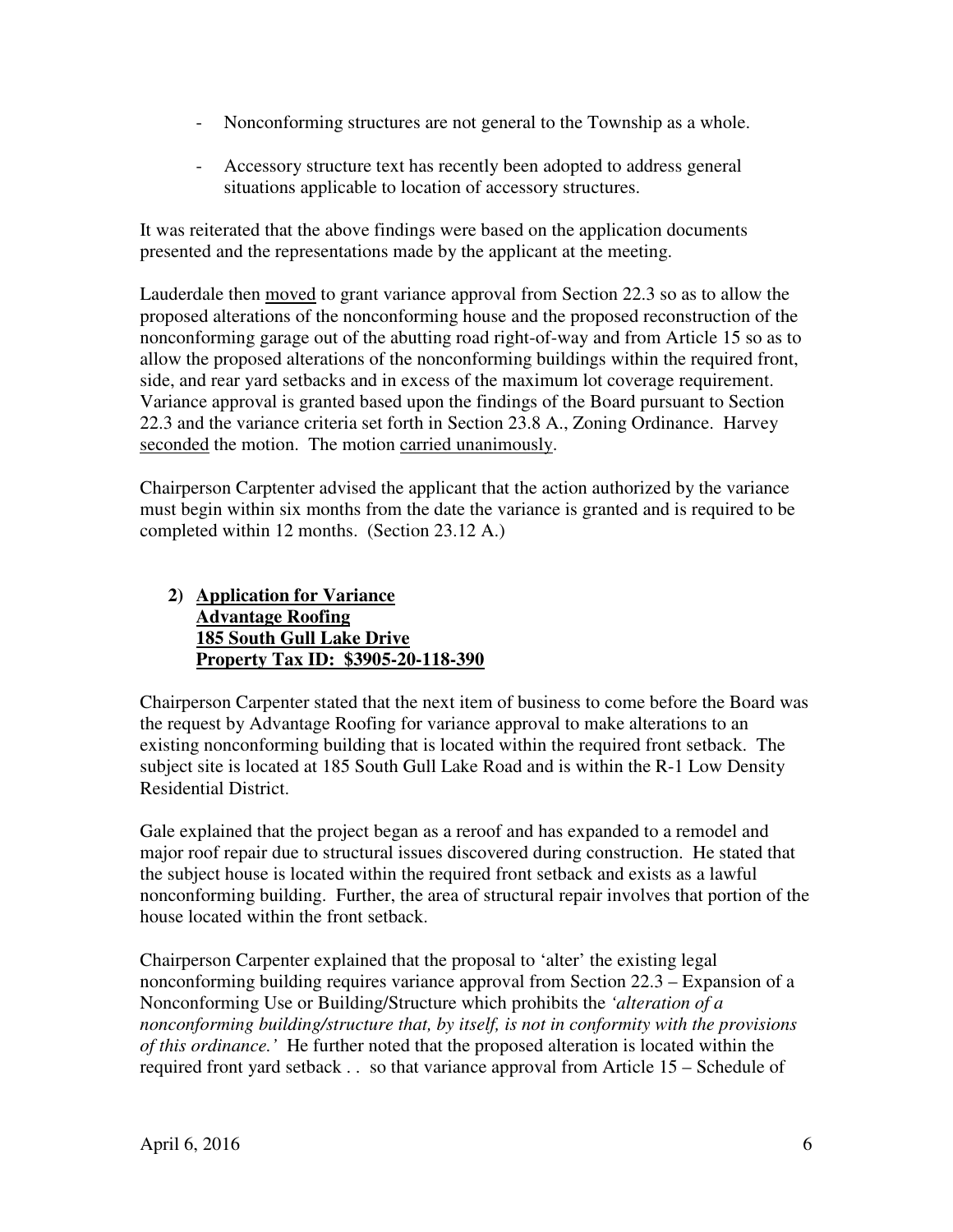Lot, Yard and Area Requirements is also necessary. He referenced the 'Summary Review' of the request provided by AGS, Township Zoning Administrator.

 The applicant stated that the subject house is over 100 years old and actually is a historic structure. He provided an overview of the structural damage discovered in the reroof project and the work required to keep the building in sound condition. He confirmed that the proposed repair will not result in a change to the existing footprint of the building nor serve to decrease the existing building setback.

 Kevin Miller, a long-time neighbor of the property, noted his support of the project. He expressed concern that the enforcement of the Ordinance and the applicable variance process has caused serious delay in the construction process which has resulted in increased damage and repair costs to the applicant. Miller noted that he has received similar variances in the past for his property . . as have many other properties in the Township . . and that the Township should address this apparent common situation in a less time consuming manner. He stated that the Zoning Ordinance should have recognized this situation as a standard repair and allowed the project to continue.

 No further public comment was offered on the matter. The public comment portion of the public hearing was closed.

 Chairperson Carpenter led the Board through a review of Section 22.3 and the variance criteria set forth in Section 23.8 A. The following findings were noted:

# *Per Section 22.3 – Alteration of a Nonconforming Building*

- - The alterations do not result in an expansion or extension of the existing nonconforming building.
- - The alterations do not modify (aggravate) the nonconforming setback nor change the existing building footprint.
- - The alterations will modify the structural integrity of the roof and building wall and so will '*substantially extend the otherwise reasonably anticipated useful life'*  of the building. However, it is recognized that the repairs are needed to keep the building in sound condition . . and that the repairs will not aggravate the existing nonconforming condition.

### *Per Section 23.8A. – Alteration of a Nonconforming Building; Front Setback Requirement*

 • Practical difficulty in carrying out the strict letter of the Zoning Ordinance:  *(exceptional narrowness, shallowness or shape of the property; exceptional topographic conditions; other extraordinary situation of the property)*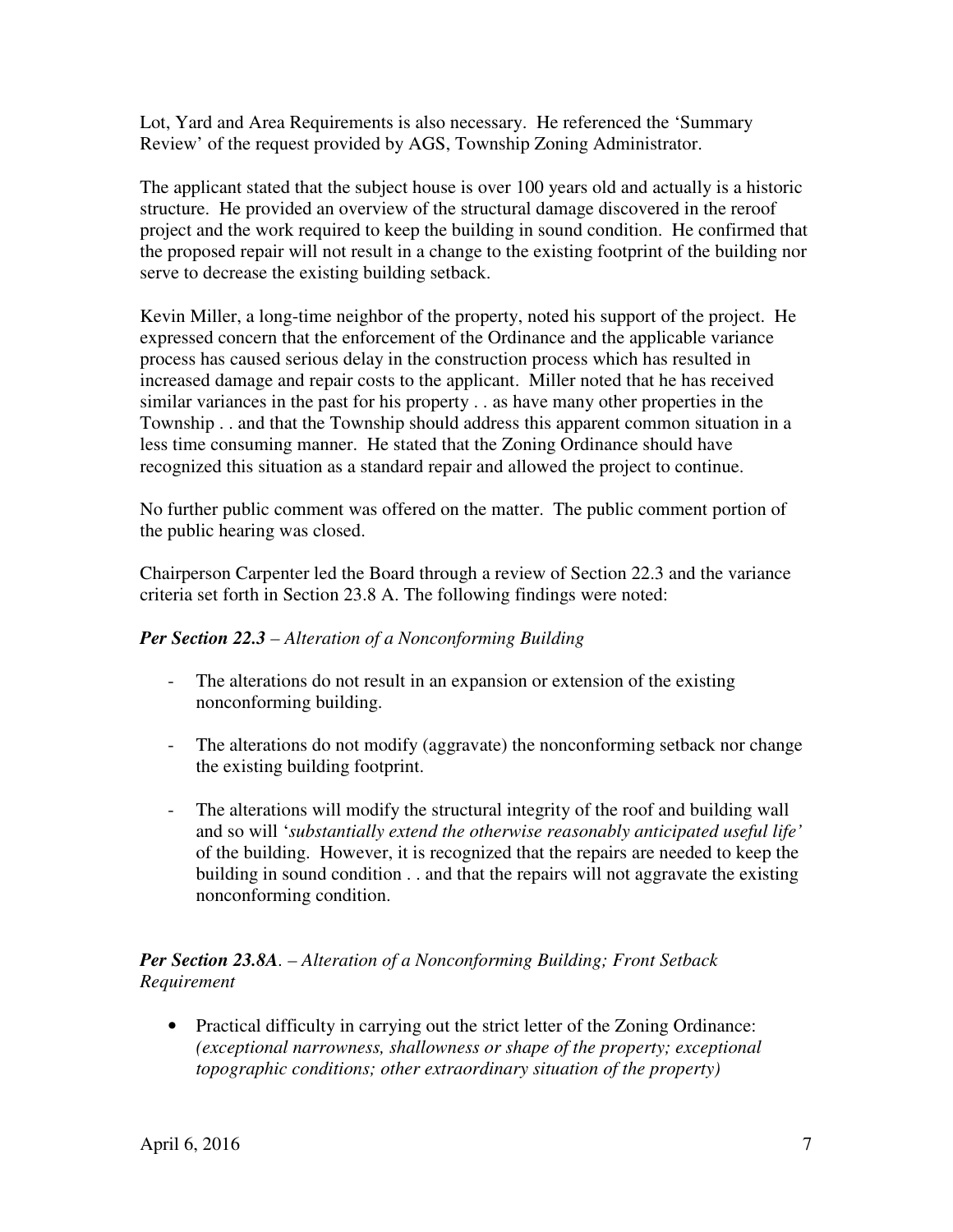- - The alterations will not change the existing footprint of the house and do not increase any existing lawful nonconformity.
- • Self-created hardship: *(practical difficulty not created by the applicant or a predecessor owner in the applicant's family):* 
	- - The location of the nonconforming house is not a condition created by the applicant.
	- - The proposed alterations are needed to keep the house in sound condition and prevent further deterioration.
- • No substantial detriment to adjoining property:
	- - The alterations do not increase the existing nonconformity nor increase the size of the nonconforming building.
	- The alterations will not modify the existing building footprint.
	- - The alterations result in aesthetic improvements to the property by keeping the historic house in sound condition.
- • Not materially impair the intent and purpose of the Zoning Ordinance:
	- - The alterations do not increase the existing nonconformity nor increase the size of the nonconforming building.
	- - The alterations are not contrary to the intent of the setback standard applicable to the site.
	- - The nonconforming house is similar in size and location to other buildings on adjacent/surrounding lots.
- • Not materially impair the public health, safety and welfare:
	- - The alterations do not constitute an increase in the area of the nonconforming building nor modify the existing nonconformities.
	- - The house is small and is provided setbacks similar to those on adjacent properties.
	- The deterioration of the house is due to its age and the repair to the damaged roof and porch will allow for the preservation of a historic building.
- • Exceptional circumstances applying to the specific property that do not apply generally to other properties in the R-1 District: